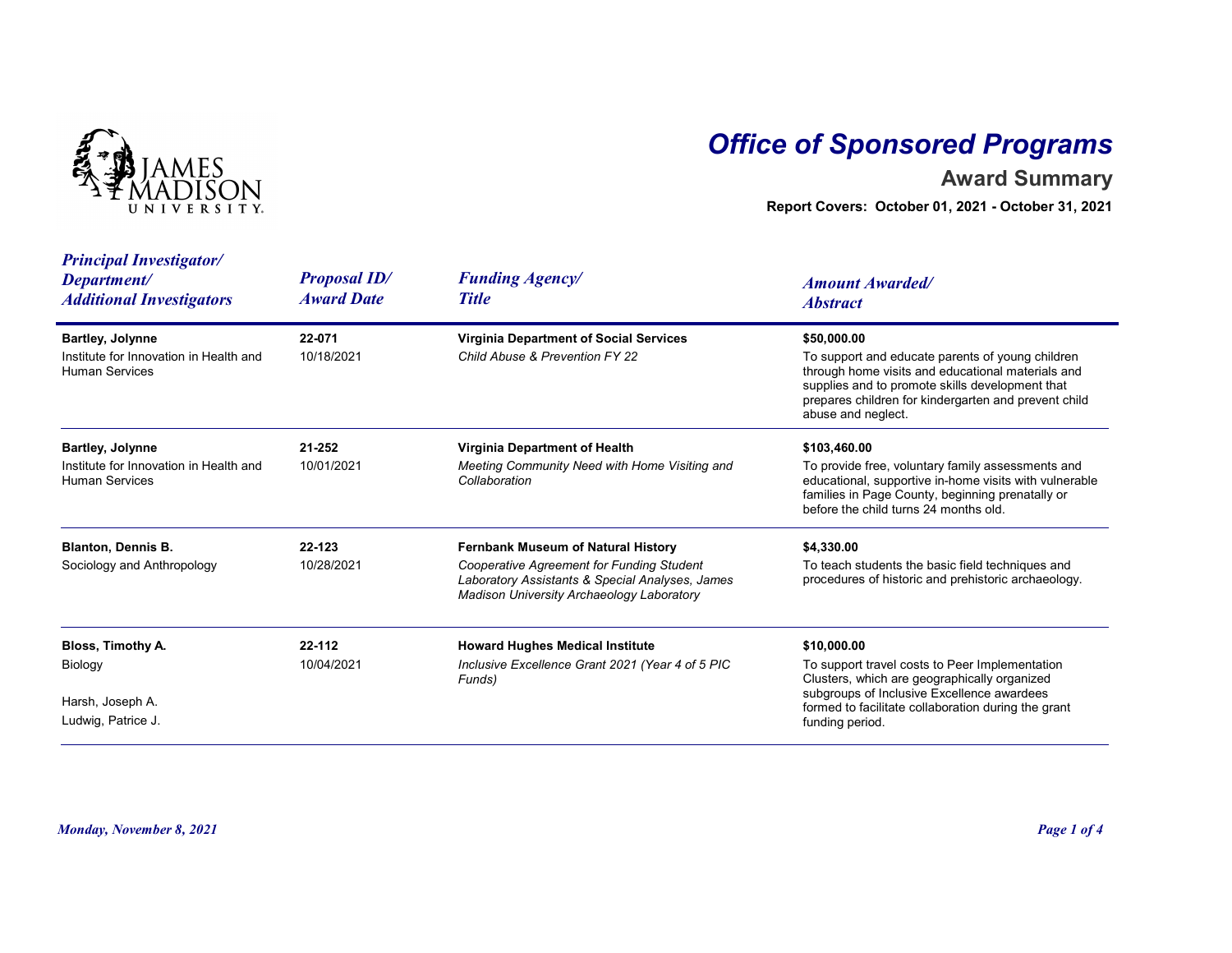| <b>Principal Investigator/</b><br><b>Proposal ID/</b><br><b>Funding Agency/</b><br>Department/<br><b>Amount Awarded/</b><br><b>Award Date</b><br><b>Title</b><br><b>Additional Investigators</b><br><b>Abstract</b><br>Byrne, Regan M.<br>20-222<br><b>Mid Atlantic Arts Foundation</b><br>\$3,600.00<br>To share immigration stories by way of an interactive<br>Forbes Center for the Performing Arts<br>10/07/2021<br>American Patchwork Quartet<br>activity in the lobby of the Forbes Center and thru a<br>interactive community patchwork display.<br>Estep, Timothy F.<br>21-254<br>Virginia Department of Health<br>\$286,593.00<br>Institute for Innovation in Health and<br>10/11/2021<br>Maternal, Infant, and Early Childhood Home Visiting<br>To design, develop and deliver, evaluate and assure |
|----------------------------------------------------------------------------------------------------------------------------------------------------------------------------------------------------------------------------------------------------------------------------------------------------------------------------------------------------------------------------------------------------------------------------------------------------------------------------------------------------------------------------------------------------------------------------------------------------------------------------------------------------------------------------------------------------------------------------------------------------------------------------------------------------------------|
|                                                                                                                                                                                                                                                                                                                                                                                                                                                                                                                                                                                                                                                                                                                                                                                                                |
|                                                                                                                                                                                                                                                                                                                                                                                                                                                                                                                                                                                                                                                                                                                                                                                                                |
| the quality of training and professional development<br><b>Human Services</b><br>Program FY22<br>activities to meet the identified needs and priorities of<br>Early Impact Virginia.                                                                                                                                                                                                                                                                                                                                                                                                                                                                                                                                                                                                                           |
| Foucar-Szocki, Diane L.<br>22-104<br>Virginia Department of Education<br>\$122,620.00<br>To support the core functions of VPOST programming<br>10/12/2021<br>Virginia Out of School Time: Matching Funds Year 3<br>Learning, Technology, and<br>Leadership Education<br>for children and youth.                                                                                                                                                                                                                                                                                                                                                                                                                                                                                                                |
| 22-040<br>Hartzler-Weakley, Kimberlee<br>Administration on Children, Youth, and Families<br>\$645,927.00<br>Institute for Innovation in Health and<br>10/13/2021<br>James Madison University Personal Responsibility<br>To serve Harrisonburg City, Rockingham County and<br>Page County with a broadly targeted effort based on<br><b>Human Services</b><br>Education Program (JMUPREP)<br>the principles of positive youth development and<br>optimal health, emphasizing both abstinence and<br>contraception and addressing adulthood preparation<br>subjects.                                                                                                                                                                                                                                             |
| Hartzler-Weakley, Kimberlee<br>Virginia Department of Health<br>22-017<br>\$335,595.00<br>10/12/2021<br>To replicate evidence-based programs that<br>Institute for Innovation in Health and<br>Sexual Risk Avoidance Education, 2021-2022<br>Human Services<br>emphasize abstinence and address adulthood<br>preparation subjects in order to reduce the incidence<br>of teen pregnancy.                                                                                                                                                                                                                                                                                                                                                                                                                       |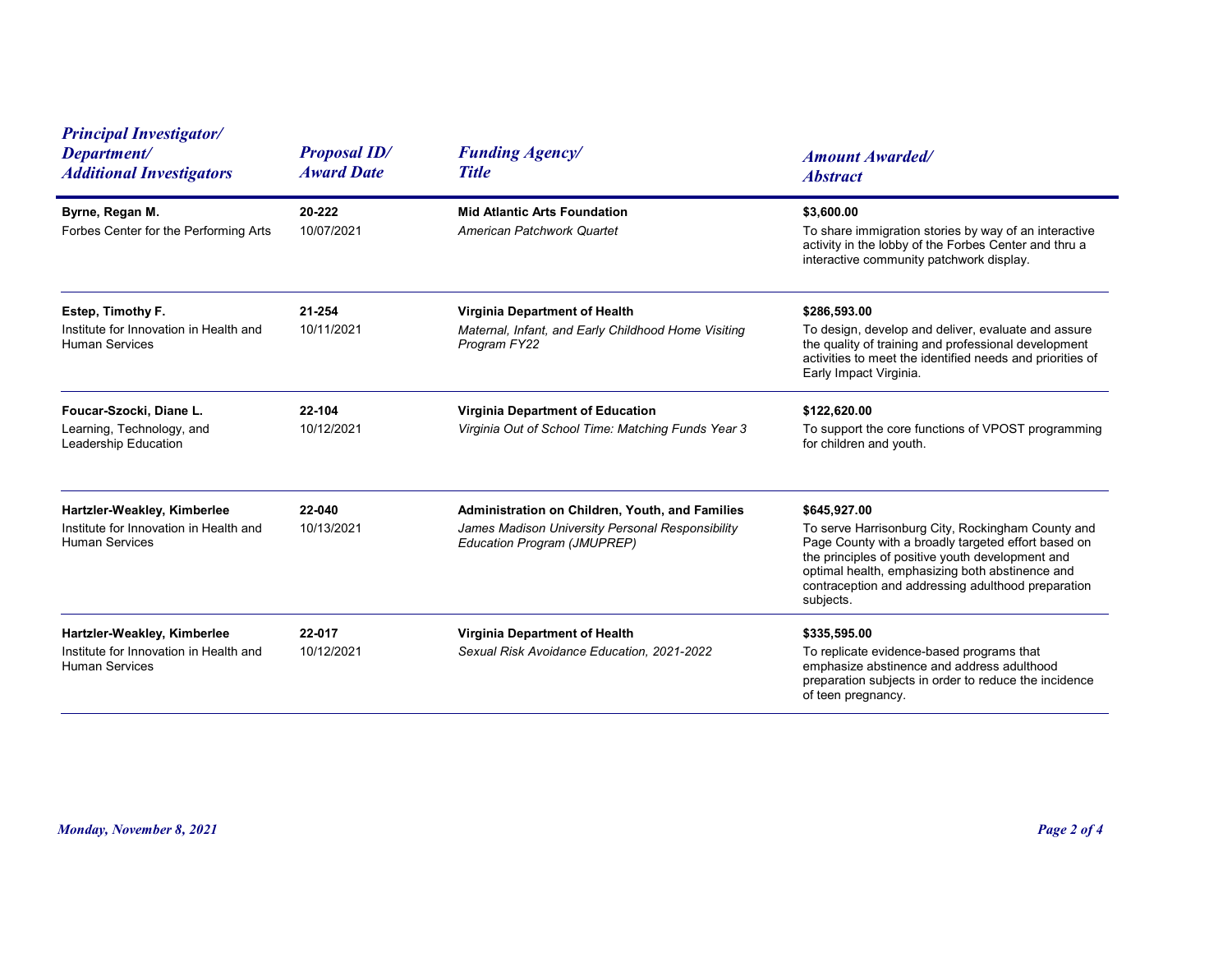| <b>Principal Investigator/</b><br>Department/<br><b>Additional Investigators</b>                             | <b>Proposal ID/</b><br><b>Award Date</b> | <b>Funding Agency/</b><br><b>Title</b>                                                                                                           | <b>Amount Awarded/</b><br><b>Abstract</b>                                                                                                                                                                             |
|--------------------------------------------------------------------------------------------------------------|------------------------------------------|--------------------------------------------------------------------------------------------------------------------------------------------------|-----------------------------------------------------------------------------------------------------------------------------------------------------------------------------------------------------------------------|
| Nagel, Robert L.<br>Engineering<br>Castaneda, Daniel I.<br>Nagel, Jacquelyn K.<br>Paterson, Kurt G.          | 21-122<br>10/06/2021                     | <b>Arizona State University</b><br>Omnidirectional mentorship for faculty success through<br>Entrepreneurially-Minded Learning Community Circles | \$100,000.00<br>To explore the use of "Entrepreneurially-Minded<br>Learning Community Circles" as a central feature for<br>a dynamic and multi-directional mentoring approach<br>to yield more positive results.      |
| Pangle, Remy M.<br>Center for the Advancement of<br>Sustainable Energy                                       | 22-081<br>10/19/2021                     | <b>Dominion Foundation</b><br>Support for the 2022 Renewable Energy Challenges in<br>Virginia                                                    | \$25,000.00<br>To support an engineering design competition where<br>students build a wind turbine and compete to<br>generate the most energy.                                                                        |
| Rost, Christina M.<br>Physics & Astronomy                                                                    | 22-109<br>10/01/2021                     | <b>Penn State University</b><br>Entropy Stabilized Oxides - Year 2 of 5                                                                          | \$73,983.00<br>To establish the scientific foundation for structure-<br>property relationships in entropy-stabilized oxides<br>(ESO) and use this newfound understanding for<br>unique material property engineering. |
| Schmitt-Harsh, Mikaela L.<br>Interdisciplinary Liberal Studies                                               | 22-089<br>10/19/2021                     | <b>Virginia Department of Forestry</b><br>The JMU Edible Forest Garden Tree Planting Initiative                                                  | \$5,333.00<br>To beautify, diversify, and restore parts<br>of the James Madison University landscape.                                                                                                                 |
| Zugelder, Bryan S.<br><b>Training/Technical Assistance Center</b><br>McNaught, John T.<br>Randall, Amanda A. | 21-249<br>10/12/2021                     | Virginia Department of Education<br>Region 5 TTAC - 619                                                                                          | \$313,000.00<br>To provide support for the Training and Technical<br>Assistance Center.                                                                                                                               |
| <b>Monday, November 8, 2021</b>                                                                              |                                          |                                                                                                                                                  | Page 3 of 4                                                                                                                                                                                                           |